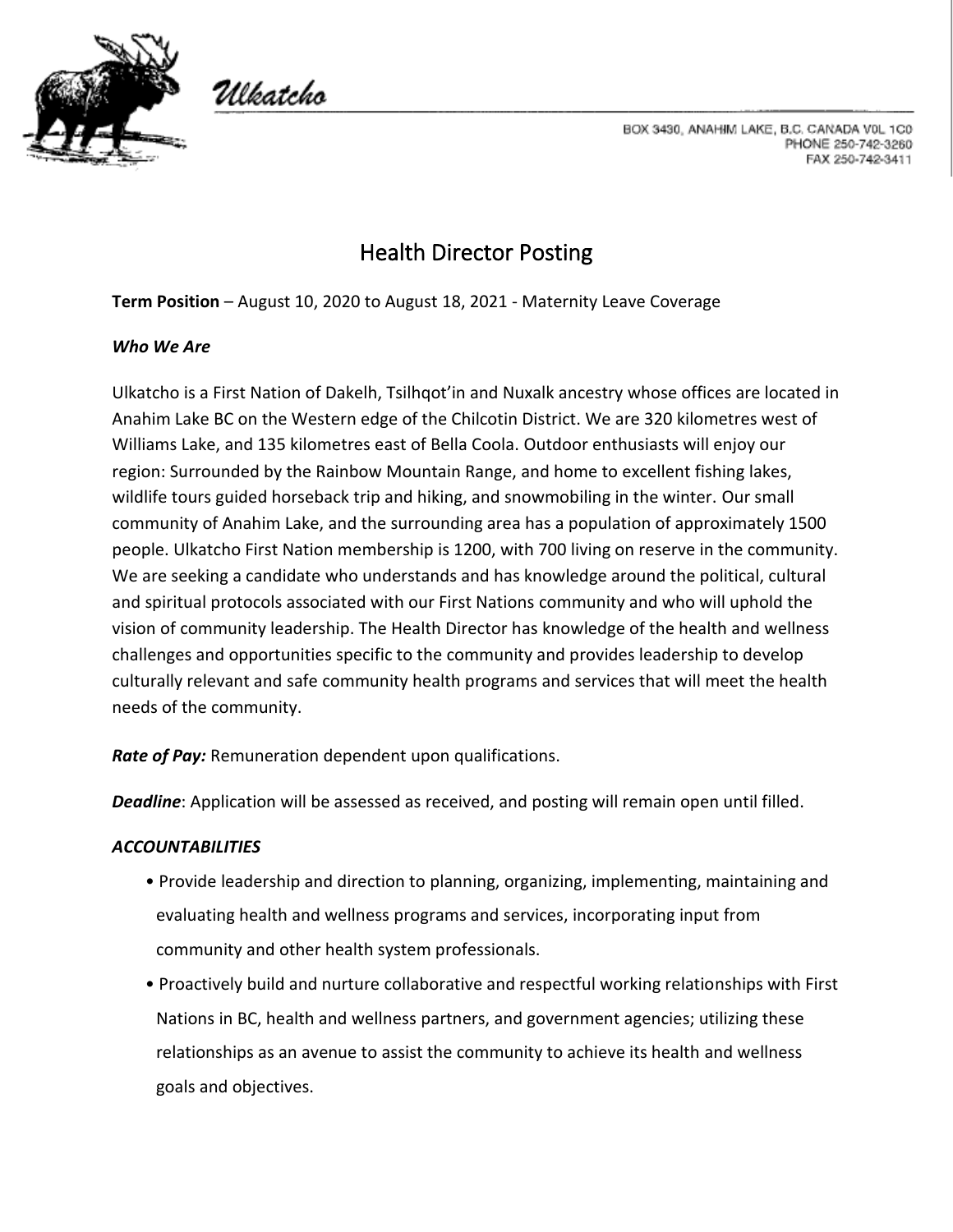- Communicate and coordinate intervention, directly or indirectly, in emergency, trauma and crisis situations.
- Ensure emergency management, preparedness planning and/or pandemic planning is in place.
- Ensure programs and services are in compliance with legislation and organizational policy, processes and procedures.
- Ensure financial management of programs and services and proactively seek out diverse funding sources.
- Lead and provide day-to-day supervision of health staff and contractors. Foster a cooperative and collaborative working environment through team activities and personal leadership, including the management and resolution of conflicts.
- Prepare and monitor work plans, including reporting through regular and annual reports.
- Lead a healthy lifestyle grounded in cultural tradition, including achieving work/life balance and engaging in self-care, and promotes this to community members and staff.
- This position is contingent upon successful completion of first nations health director training.

#### *EDUCATION & EXPERIENCE*

- A university degree in Human Services, Health Sciences or a related field (e.g., nursing, health care management, home support worker, social development or other related degree). An acceptable combination of education, training and experience will be considered.
- Significant, recent and relevant experience working in a health setting; including the development, implementation, delivery, monitoring and evaluation of health and social services programs and services.
- Experience in the development of culturally relevant and safe programs and services, including monitoring and evaluation, ideally with a health and social services focus.